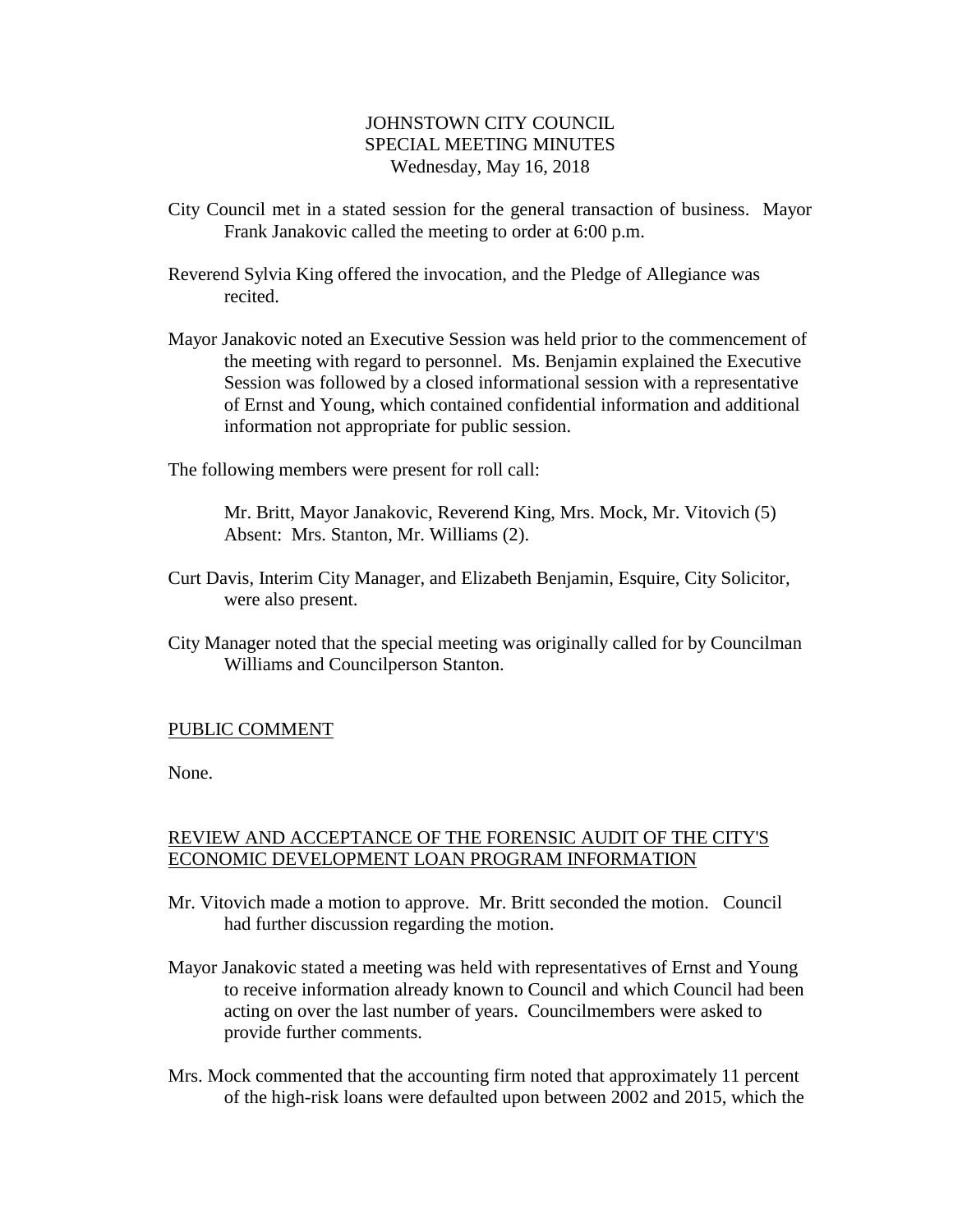Wednesday, May 16, 2018 Stated Meeting, continued

> firm considered "pretty good." She noted a concern of the firm regarding the disorganized information between 2002 through 2006, but the firm noted that the files available from 2007 through 2015 were more organized and comprehensive. The firm found "no malfeasance, no misappropriations, nothing illegal."

- Mayor Janakovic commented that only \$20,000 was allocated to the wrong account out of \$5.5 million.
- Mrs. Mock further stated the cost of the audit was \$90,000. She indicated it was misrepresented to the public that there was this "major fraud", "major misappropriation" and that "certain people were going to be held to the fullest extent of the criminal law", which did not occur. Mrs. Mock stated the cost of the audit was a "disservice to the public," and that as a taxpayer, she was "outraged."
- Mayor Janakovic noted the forensic audit was put on a referendum that people did not have "full knowledge of what they were voting on," that the referendum was submitted by two Council members who were not present at this meeting to receive the audit report.
- The \$90,000 could have been used to repair roads among other things. Mr. Vitovich commented that \$90,000 could have been used to address blight in the City and help homeowners with sewage projects. He stated Von Lunen Road could have been paved.
- Mr. Britt commented that \$90,000 was something that Johnstown does not have to waste and called it a "shame," especially since the two Councilmembers responsible were not even present at this meeting.
- Mrs. Mock further referred to the matter as a "virtual witch hunt" and a "personal attack on somebody" that was not true.
- Reverend King commented she was "glad it's over."
- Ms. Benjamin clarified that when a matter needs adopted via referendum, the City does not have the ability to change the rule. That is the idea, to give the voters the right to make that adoption. However, once the rule is implemented, the City for two years cannot appeal it, repeal it or amend it. So if an ordinance requires the City to take that proposal for this forensic audit to be completed as adopted via voter referendum, which is where that obligation arises.